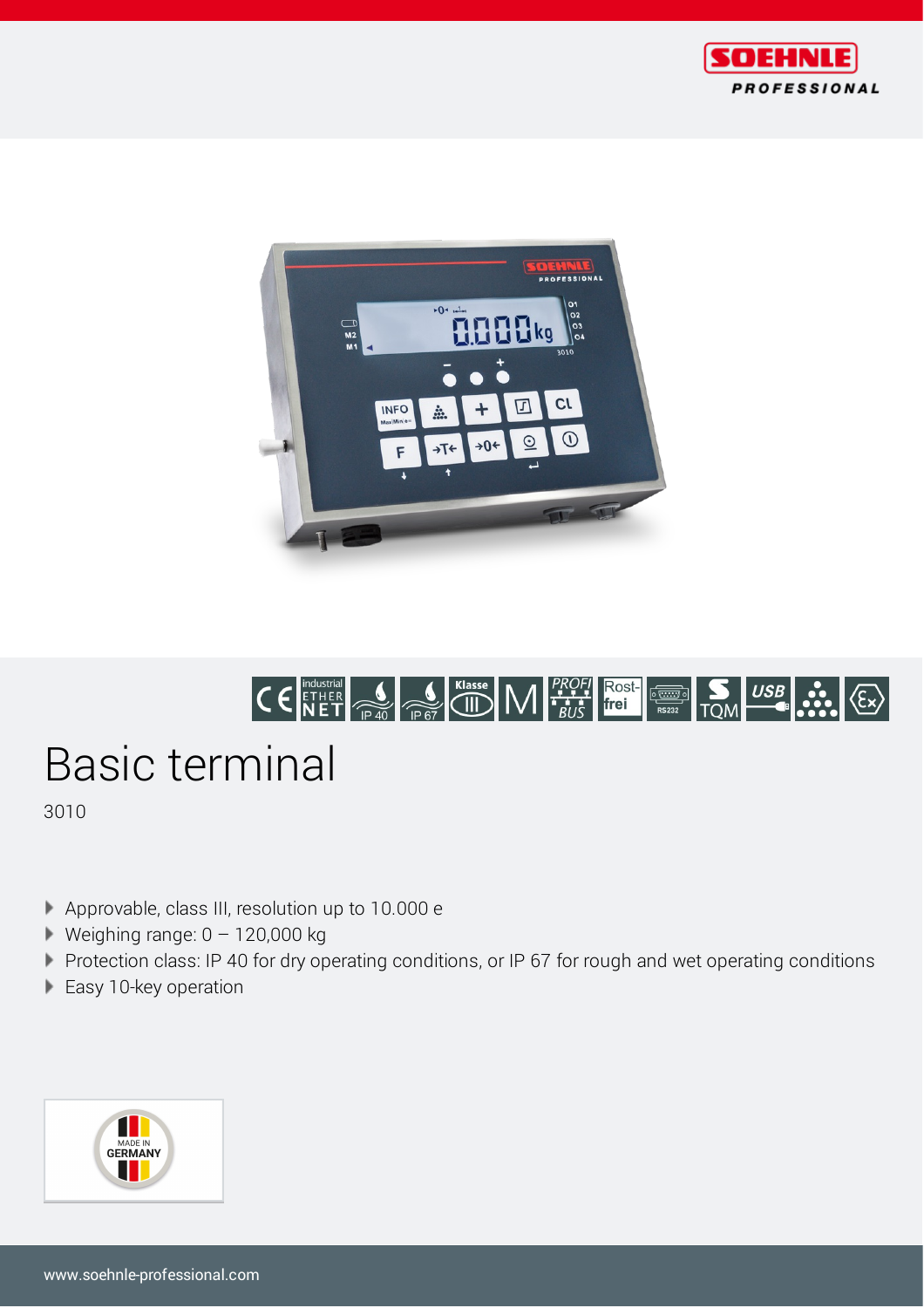

#### Features

#### Features

- Approvable, class III, resolution up to 10.000 e
- Wägebereich  $0 120.000$  kg
- Protection class IP 40 or IP 67 r
- r Backlit LC display, character height: 16 mm
- Three LEDs red / yellow / green as control lights
- Easy 10-key operation
- Functions: Weighing and taring, counting, totalising, order picking, withdrawal weighing, dynamic switching, checking, count checking, dosing
- 1 measuring point included, second measuring point optional
- Integrated power supply,  $100 240$  V AC,  $50 60$  Hz

#### Housing

- Compact housing made from 1.4301 stainless steel, protection class: IP 40, for dry operating conditions protection class IP 67, suited for rough operating conditions
- Optionally available as control cabinet version
- Integrated power supply, cable fed via sealed cable gland
- Pressure is compensated by gas-permeable membrane (IP 67)

#### Connectivity options

- Up to two analog measuring points can be connected internally
- Approvable resolution up to 10.000 e /3 x 3.000 e with corresponding load cells Þ
- Barcode scanner can be connected via RS 232
- Second display

#### Interfaces

In total up to 3 peripheral devices can be connected to Terminal 3010. The following interfaces are optionally available:

- Serial interfaces RS 232, RS 422, RS 485
- USB-interface
- Ethernet
- Profibus DP / Ethernet IP
- I I/O card with variable function application, 4 inputs and 6 outputs
- Analog output

#### Approvable alibi memory via data memory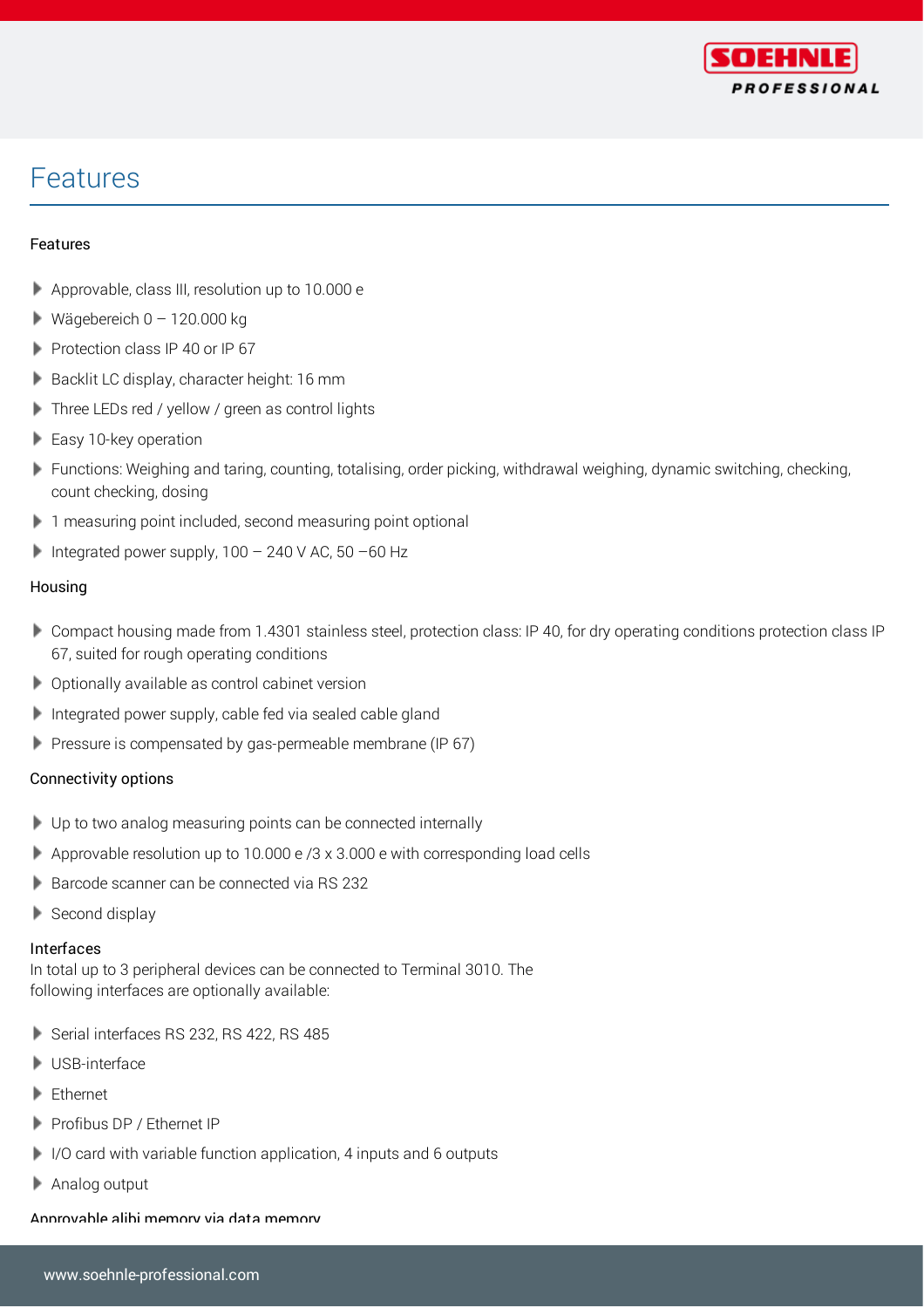

## Products

| Order number<br>Variation     | Approvable | Model                             | Protection class |
|-------------------------------|------------|-----------------------------------|------------------|
| 3010.02.001<br>Basic terminal | Yes        |                                   | IP 40            |
| 3010.02.002<br>Basic terminal | Yes        |                                   | IP 67            |
| 3010.02.003<br>Basic terminal | Yes        | ATEX zone 2/22                    | IP 67            |
| 3010.32.001<br>Basic terminal | Yes        | Control cabinet, built-in         | IP 42            |
| 3010.22.001<br>Basic terminal | Yes        | Mobile, with rechargeable battery | IP 67            |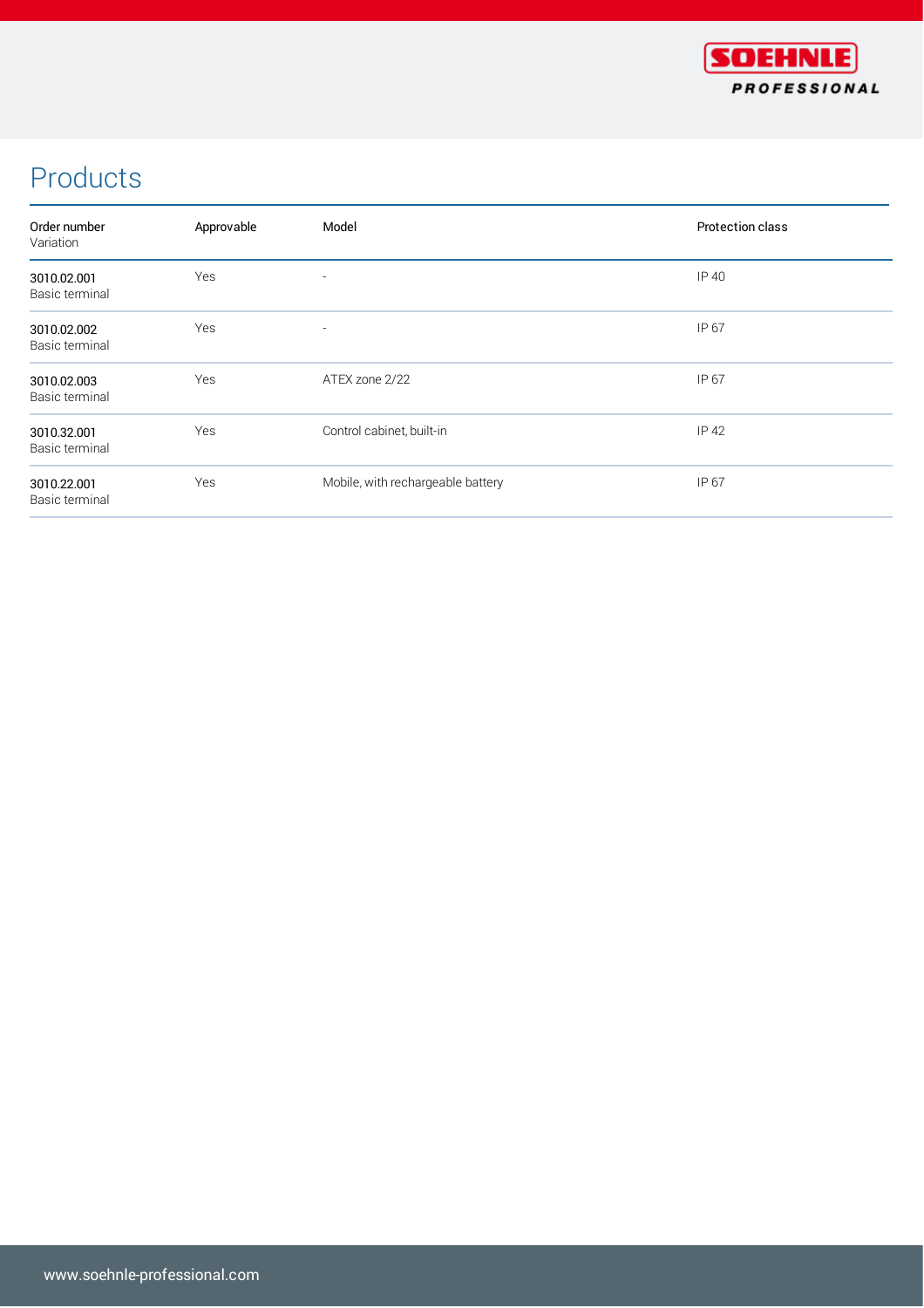

| Order number<br>Variation | Description                                                                                                      |
|---------------------------|------------------------------------------------------------------------------------------------------------------|
| 2504.08.001               | Bench stand made of stainless steel                                                                              |
| 2503.40.001               | Wall bracket/stand bracket stainless steel                                                                       |
| 2570.02.004               | Custom configuration ATEX zone 2/22, incl. documentation, name plate and 30 m power supply cable without<br>plug |
| 2792.40.001               | Alibi memory Micro-SD 4GB, as installation kit (also for fixed value memory and software update)                 |
| 2792.40.002               | Alibi memory Micro-SD 4GB, installed (also for fixed value memory and software update)                           |
| 2563.21.001               | RS 232 interface as installation kit                                                                             |
| 2563.21.002               | RS 232 interface installed                                                                                       |
| 2563.21.005               | 3rd RS 232 interface as installation kit                                                                         |
| 2563.21.006               | 3rd RS 232 interface installed                                                                                   |
| 2550.03.002               | Data cable, 9 pin connection 30xx - PC, cable length 2 m                                                         |
| 2550.00.008               | Data cable, 9 pin connection 30xx - PC, cable length 2-10 m                                                      |
| 2795.12.001               | Label printer with cutter, printing width up to 104 mm (thermo direct), RS 232                                   |
| 2795.12.003               | Label printer with cutter, printing width up to 104 mm (thermo direct), USB                                      |
| 2795.20.001               | Label printer, print width up to 108 mm (thermo-direct)                                                          |
| 2795.14.001               | Tape printer, paper width up to 76 mm (9 pin), RS 232                                                            |
| 2795.14.003               | Tape printer, paper width up to 76 mm (9 pin), USB                                                               |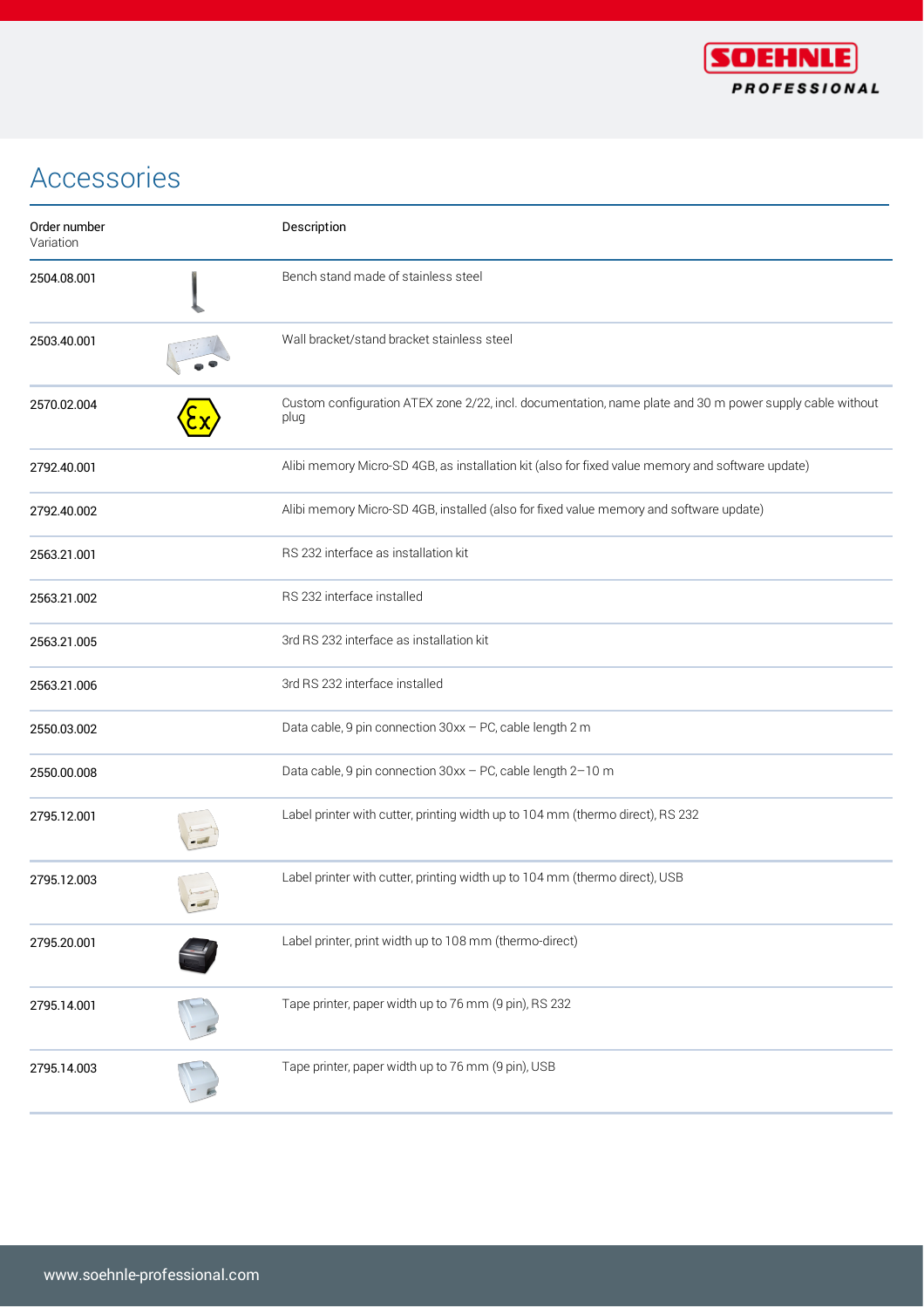

| Order number<br>Variation | Description                                                                                                  |
|---------------------------|--------------------------------------------------------------------------------------------------------------|
| 2553.20.003               | Portable scanner, wire connection, incl. bench stand bracket and power supply                                |
| 2553.23.002               | Wireless portable scanner Bluetooth, incl. rechargeable battery, base station, RS 232 cable and power supply |
| 2550.03.007               | Printer cable 25 pin for printer 2795.14 and 12.001, cable length 2 m                                        |
| 2550.00.009               | Printer cable 25 pin for printer 2795.14 and 12.001, cable length 2-10 m                                     |
| 2550.03.010               | Data cable for scanner / Precisa / printer 2795.20, cable length 2m                                          |
| 2563.47.001               | USB interface as installation kit                                                                            |
| 2563.47.002               | USB interface installed                                                                                      |
| 2550.03.011               | USB data cable, connector 30xx - PC, cable length 2 m                                                        |
| 2563.45.001               | Ethernet interface as installation kit, incl. 10 m patch cable                                               |
| 2563.45.002               | Ethernet interface installed, incl.10m patch cable                                                           |
| 2563.49.001               | RS422/RS485 interface module as installation kit                                                             |
| 2563.49.002               | RS422/RS485 interface module installed                                                                       |
| 2563.10.003               | WLAN module configured (only in conjunction with installed Ethernet interface), power supply: 230 VAC        |
| 2563.12.001               | BluetoothTM module                                                                                           |
| 2554.40.004               | Measuring point as installation kit                                                                          |
| 2554.40.005               | Measuring point installed                                                                                    |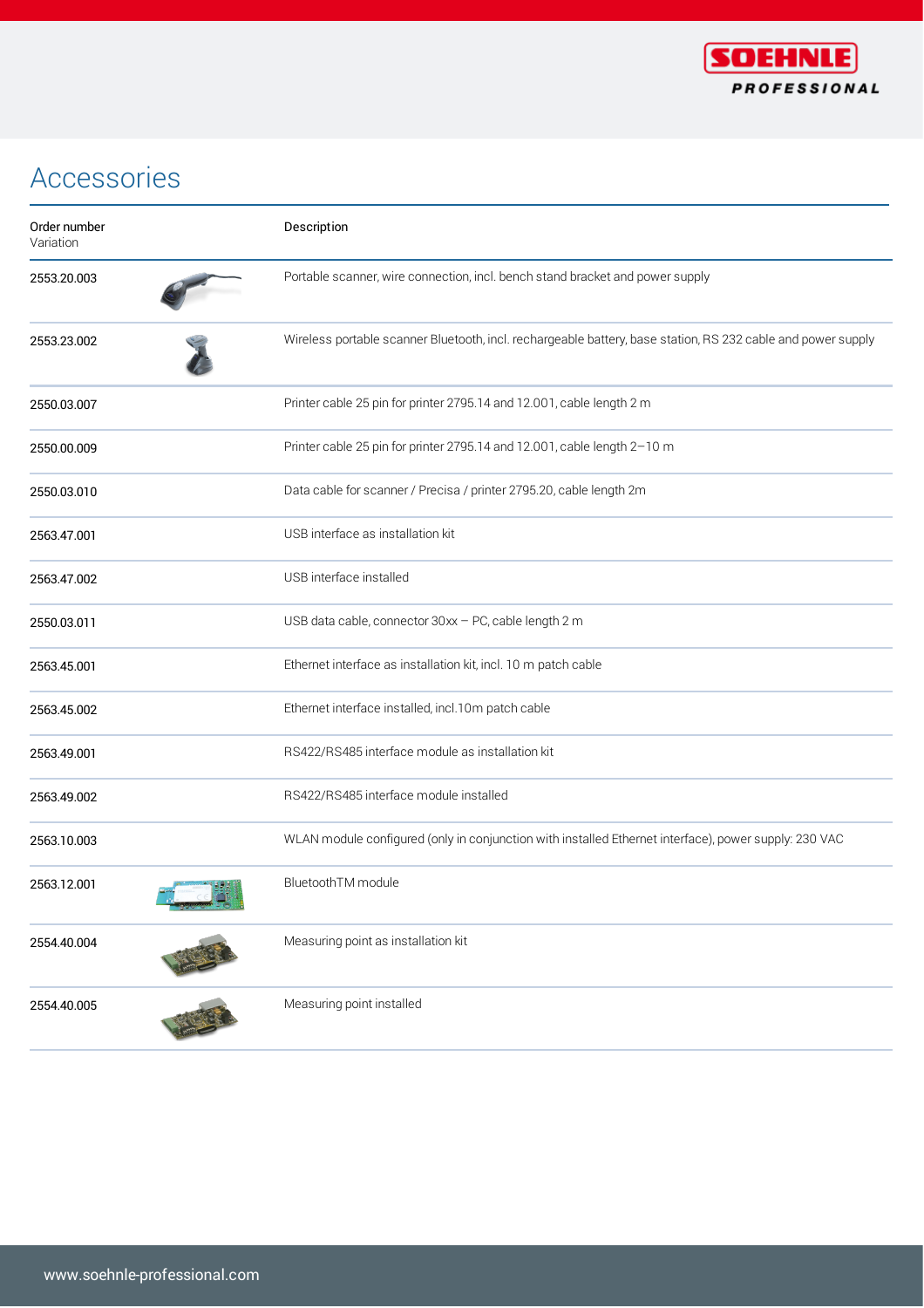

| Order number<br>Variation | Description                                                                                                                        |
|---------------------------|------------------------------------------------------------------------------------------------------------------------------------|
| 2550.05.001               | Plug-in connection with ID chip installed, approvable section point between scales and display, e.g. for in-ground<br>installation |
| 2550.05.002               | Plug-in connection with ID chip installed, approvable section point between scale and display, e.g. for in-ground<br>installation  |
| 2550.05.004               | Plug-in connection with ID chip, straight plug D=20 mm installed, approvable section point between scale and<br>display            |
| 2552.40.001               | Relay box (I/O module required) 2 outputs / 4 inputs                                                                               |
| 2552.41.002               | Relay box (I/O module required) with power supply, 6 outputs / 4 inputs                                                            |
| 2563.48.002               | Ethernet IP (CIP) interface 3010                                                                                                   |
| 2563.44.003               | Analog interface as installation kit                                                                                               |
| 2563.44.004               | Analog interface installed                                                                                                         |
| 2561.40.003               | DC/DC converter 12 V - 60 V as installation kit with 5 m cable                                                                     |
| 2561.40.004               | DC/DC converter 12 V - 60 V installed with 5 m cable                                                                               |
| 2570.01.001               | UK power supply installed                                                                                                          |
| 2570.01.002               | US power supply installed                                                                                                          |
| 2570.01.003               | CH power supply installed                                                                                                          |
| 2563.00.008               | Keyboard wedge USB, for RS232 scale interface to PC USB interface (data cable 2550.03.002 required)                                |
| 2550.03.020               | USB Converter USB to RS232                                                                                                         |
| 2564.20.005               | Scale Connecting Plus, extensive software for transferring scale data to PC-based software (with activation<br>code)               |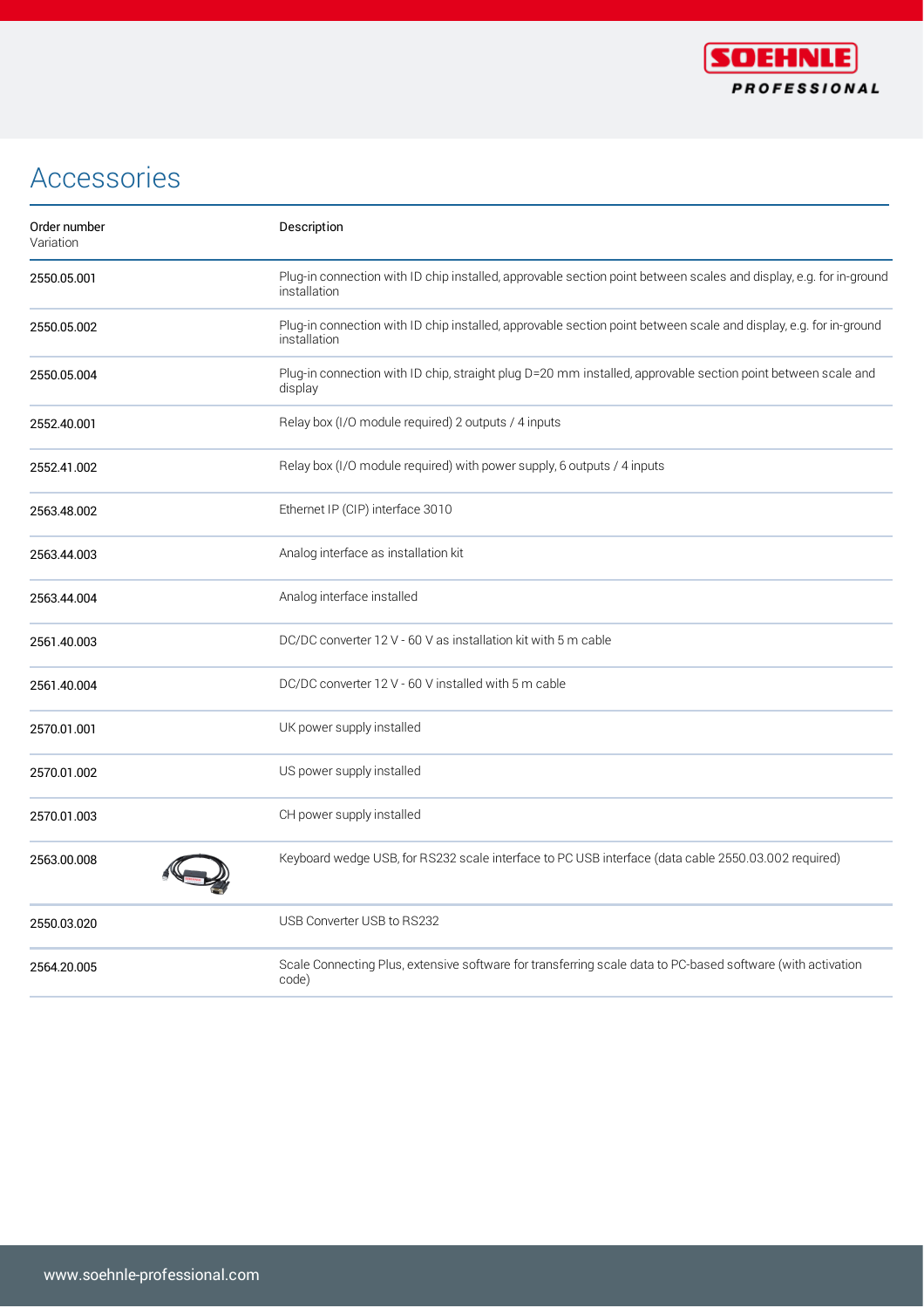

| Order number<br>Variation       | Description                                                                             |
|---------------------------------|-----------------------------------------------------------------------------------------|
| 2564.20.002                     | PC software Scale Connecting, software for transferring scale data to PC-based software |
| 2564.20.006                     | Software for linking scale to SAP R/3, to link scale via RS232, USB or Ethernet         |
| 2564.10.003                     | CD PC service software for print format design, dataset, printer installation           |
| 2562.01.003<br><b>775105 kg</b> | Large display LED 100 mm, 5 pin plug with 15 m cable                                    |
| 2562.12.001                     | Second display LED 38 mm, 5 pin plug with 15 m cable                                    |
| 2562.70.002                     | Second display LCD 20 mm, 5 pin plug with 2 m cable                                     |
| 2551.50.001                     | Control light 30xx, power supply cable 2 m, interface cable 1.5 m (I/O module required) |
| 2551.40.001                     | Control light 30xx, power supply cable 2 m, interface cable 1.5 m (I/O module required) |
| 2563.40.011                     | I/O module, as installation kit for control light 2551.50.001                           |
| 2563.40.012                     | I/O module, installed for control light 2551.50.001                                     |
| 2507.01.002                     | Protective cover                                                                        |
| 2504.10.001                     | Floor stand with floor plate 200 x 200 mm, painted, approx. height: 1,150 mm            |
| 2504.11.001                     | Stand base, painted, 390x 390 mm                                                        |
| 2504.20.001                     | Floor stand with floor plate 200 x 200 mm, stainless steel, approx. height: 1,150mm     |
| 2504.21.001                     | Stand base, stainless steel, 390 x 390 mm                                               |
| 2512.09.001                     | Name plate, blank                                                                       |